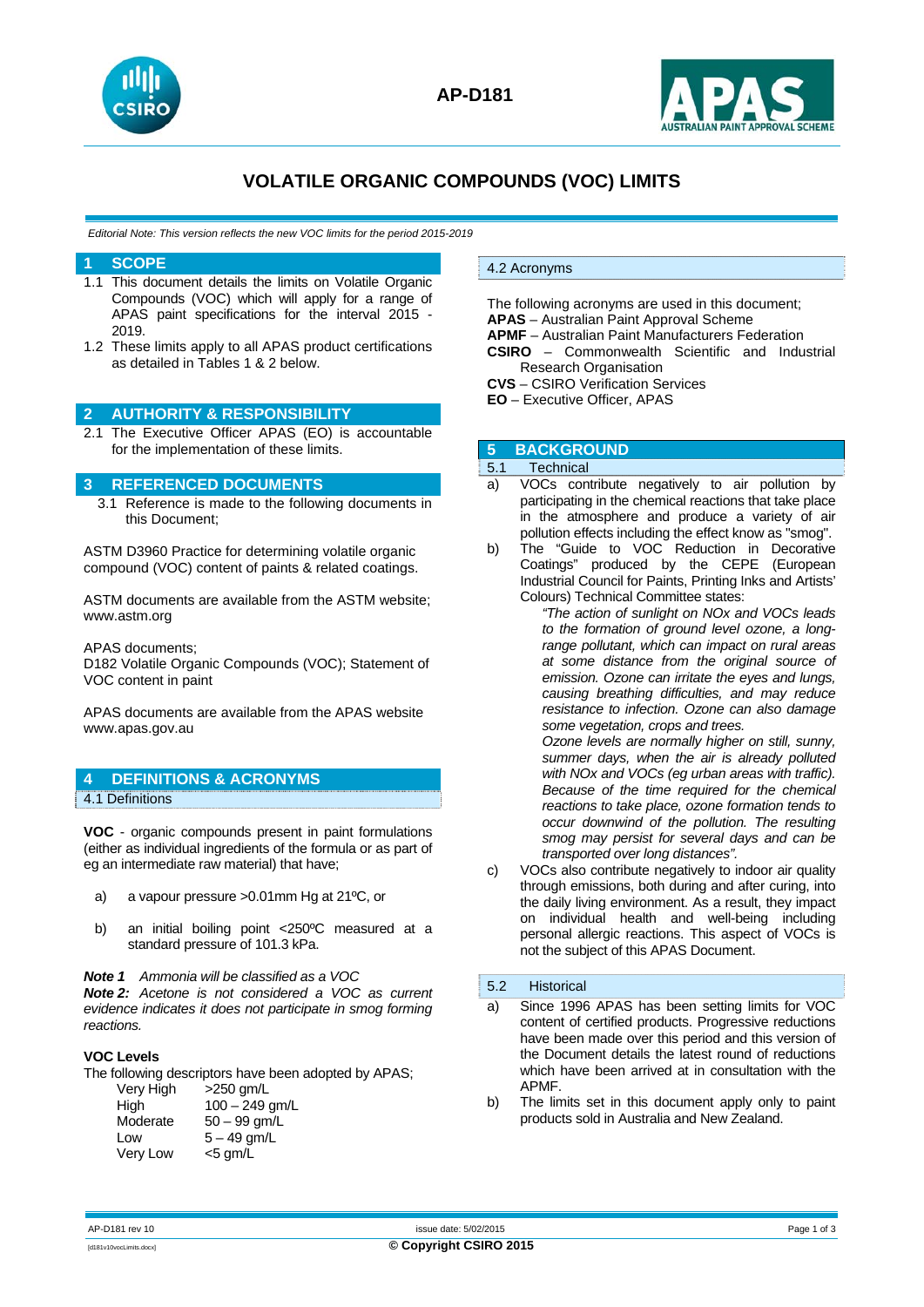



## **VOLATILE ORGANIC COMPOUNDS (VOC) LIMITS**

#### **6 DETERMINATION OF VOC CONTENT**

- 6.1 The VOC content of a paint or coating shall be determined by one or more of the following methods;
	- a) Using raw material supplier's data that corresponds with the above definition of VOC, by calculation for each of the raw materials and individual ingredients in any intermediate raw materials, the total VOC content of the formula, or
- b) Determined experimentally in accordance with ASTM D3960 as qualified below,

By determining the weight percent non volatile content (and hence the volatile content) by ASTM D2369 (60 minutes at 110  $\pm$  5°C) and converting to g/L (as per ASTM D3960). This method is inappropriate for constituents that decompose at elevated temperature.

*Note 3: Where the supplier fails to report VOC content for the ingredient in accordance with the above definition, or where the intermediate formula is not known, the VOC content must be determined by method 6.1b) above.* 

*Note 4 The VOC shall be expressed to include any thinning solvent recommended as mandatory on the label or data sheet for the method of application proposed.* 

*Note 5 Tinter additions are excluded from VOC calculations.* 

#### **7 REPORTING OF RESULTS**

7.1 Results shall be reported on APAS document D182. The results shall be expressed in terms of the weight of VOC per litre of wet paint and is equal to:

[mass of volatiles  $(g)$  – mass of water  $(g)$  – mass of exempt volatiles  $(g)$ ] / [volume of wet paint (L)]

### **8 ARCHITECTURAL COATINGS**

- 8.1 In order to allow greater formulating flexibility where manufacturers of certain high volume architectural products, have a number of products eg tinting bases certified to the one APAS specification, APAS allows the use of average *and* maximum VOC calculations. This allows paint formulators greater flexibility in formulating paints that require higher VOC content to make them easier to apply. These paints (typically deep and ultra deep-style tint bases) are significantly lower in sales volume compared to whites and light tint bases so have less of an impact on the environment.
- 8.2 Where a manufacturer has more than one architectural product certified against an APAS specification, an average VOC shall be calculated across those certified products. The average for that product list shall not exceed the average figure quoted in this Document.
- 8.3 Split-fills or re-labels shall not be included in the calculation, only master or parent formulae.
- 8.4 In addition, within that product list, no single product shall have VOC content greater than the Maximum limit specified in this Document.
- 8.5 The manufacturer's certified products shall comply to both the Average and Maximum limits set in this document.

#### **9 INDUSTRIAL COATINGS**

- 9.1 The vast bulk of industrial (protective) coatings are still solvent based and hence very high VOC content. Although there have been some successful transitions to water based formulations without any reduction in protective properties, many formulations remain solvent based.
- 9.2 There is little advantage for the environment if you halve the VOC content but need to paint twice as often. Hence for this revision of the document, APAS have removed Table 3 (solvent based very high VOC products).
- 9.3 As technology permits water based, solvent-free or high solids products with acceptable performance properties onto the market, protective coatings products will progressively be returned to Table 3.
- 9.4 RMUs making application (or re-application) for certification must still report VOC content,

#### **10 CHANGES TO FORMULATIONS**

10.1 Where minor formulation changes are made to APAS Certified Products to achieve VOC limits, full resubmission will not be required. Rather it will only be necessary to provide test results relevant to those properties which could be expected to be altered by the formulation change. For example, for reduction of a coalescent agent in an architectural latex paint, test results showing basic application properties, coalescence, mudcracking and washability tests would typically suffice.

#### **11 NEW APAS SPECIFICATIONS**

11.1 APAS will progressively introduce new specifications to accommodate the development of new VOC replacement technology. (One aspect of this approach is that water based technologies may be introduced that contain higher VOC levels than traditional water based products, but are lower in VOCs than the solvent based products they are designed to replace).

#### **12 FAILURE TO ACHIEVE VOC TARGETS**

- 12.1 Where new limits have been applied through this revision of the Document, RMUs will be given until the end of 2015 to ensure their product/s comply to the new limits.
- 12.2 Products not complying after the 'period of grace' has ended, shall have their certification withdrawn.